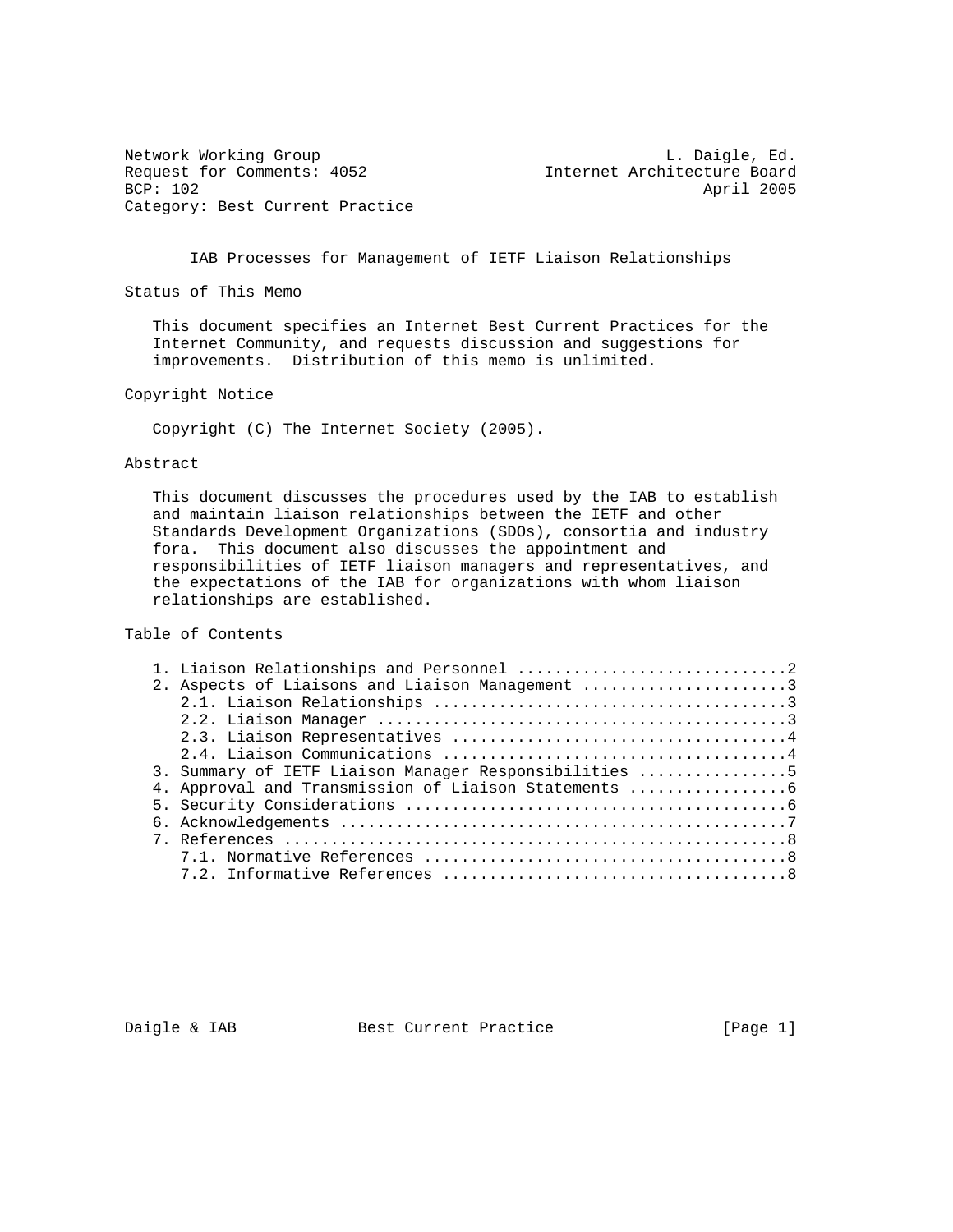## 1. Liaison Relationships and Personnel

 The IETF, as an organization, has the need to engage in direct communication or joint endeavors with various other formal organizations. For example, the IETF is one of several Standards Development Organizations, or SDOs, and all SDOs including the IETF find it increasingly necessary to communicate and coordinate their activities involving Internet-related technologies. This is useful in order to avoid overlap in work efforts and to manage interactions between their groups. In cases where the mutual effort to communicate and coordinate activities is formalized, these relationships are generically referred to as "liaison relationships".

 In such cases, a person from the IETF is designated to manage a given liaison relationship; that person is generally called the "IETF liaison manager" to the other organization. When the liaison relationship is expected to encompass a complex or broad range of activities, more people may be designated to undertake some portions of the communications, coordinated by the liaison manager. Often, the other organization will similarly designate their own liaison manager to the IETF.

This document is chiefly concerned with:

- o the establishment and maintenance of liaison relationships, and
- o the appointment and responsibilities of IETF liaison managers and representatives.

 The management of other organizations' liaison managers to the IETF, whether or not in the context of a liaison relationship, is outside the scope of this document.

 The IETF has chartered the Internet Architecture Board to manage liaison relationships. Consistent with its charter [2], the IAB acts as representative of the interests of the IETF and the Internet Society in technical liaison relationships with other organizations concerned with standards and other technical and organizational issues relevant to the worldwide Internet. Liaison relationships are kept as informal as possible and must be of demonstrable value to the IETF's technical mandate. Individual participants of the IETF are appointed as liaison managers or representatives to other organizations by the IAB.

Daigle & IAB Best Current Practice [Page 2]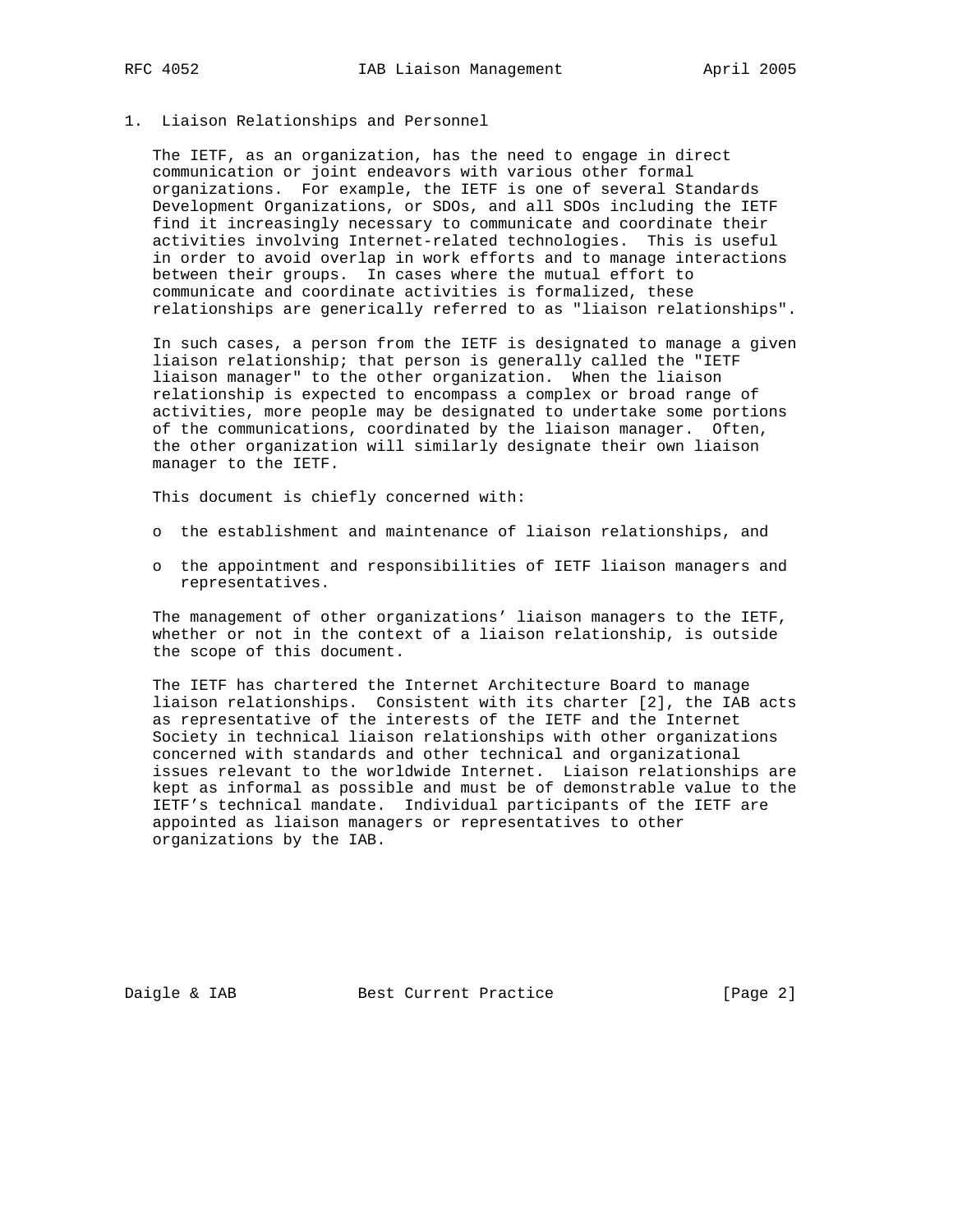In general, a liaison relationship is most valuable when there are areas of technical development of mutual interest. For the most part, SDOs would rather leverage existing work done by other organizations than recreate it themselves (and would like the same done with respect to their own work). Establishing a liaison relationship can provide the framework for ongoing communications to

- o prevent inadvertent duplication of effort, without obstructing either organization from pursuing its own mandate;
- o provide authoritative information of one organization's dependencies on the other's work.
- 2. Aspects of Liaisons and Liaison Management
- 2.1. Liaison Relationships

 A liaison relationship is set up when it is mutually agreeable and needed for some specific purpose, in the view of the other organization, the IAB, and the IETF participants conducting the work. There is no set process or form for this; the IETF participants and the peer organization approach the IAB, and after discussion come to an agreement to form the relationship. In some cases, the intended scope and guidelines for the collaboration are documented specifically (e.g., see [3], [4], and [5]).

 In setting up the relationship, the IAB expects that there will be a mutual exchange of views and discussion of the best approach for undertaking new standardization work items. Any work items resulting for the IETF will be undertaken in the usual IETF procedures, defined in [1]. The peer organization often has different organizational structure and procedures than the IETF, which will require some flexibility on the part of both organizations to accommodate. The IAB expects that each organization will use the relationship carefully, allowing time for the processes it requests to occur in the other organization, and will not make unreasonable demands.

#### 2.2. Liaison Manager

 As described above, most work on mutually interesting topics will be carried out in the usual way within the IETF and the peer organization. Therefore, most communications will be informal in nature (for example, Working Group (WG) or mailing list discussions).

 An important function of the liaison manager is to ensure that communication is maintained, productive, and timely. He or she may use any applicable businesslike approach, from private to public communications, and bring in other parties as needed. If a

Daigle & IAB Best Current Practice [Page 3]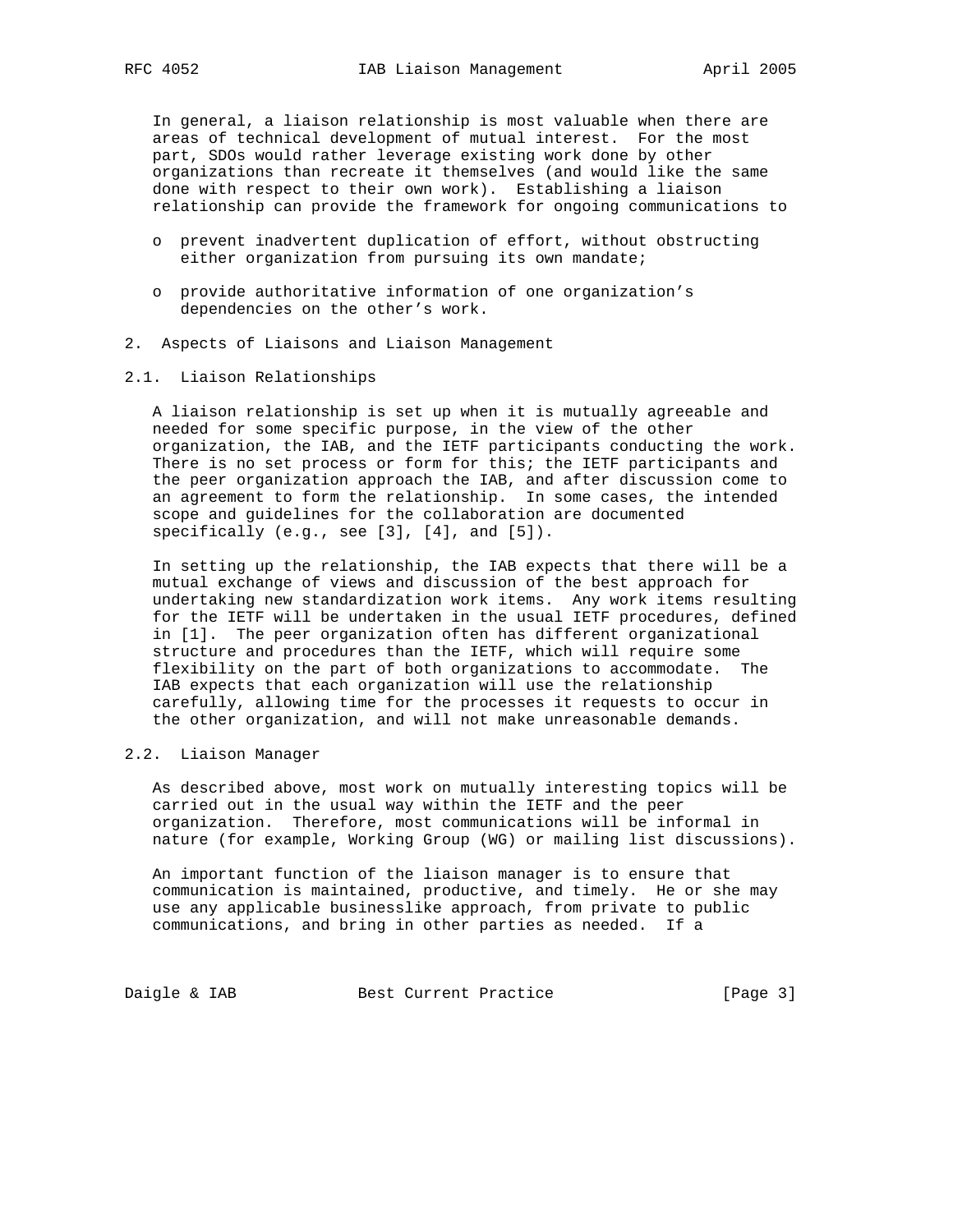communication from a peer organization is addressed to an inappropriate party, such as being sent to the WG but not copying the Area Director (AD) or being sent to the wrong WG, the liaison manager will help redirect or otherwise augment the communication.

 IETF liaison managers should also communicate and coordinate with other liaison managers where concerned technical activities overlap.

 Since the IAB is ultimately responsible for liaison relationships, anyone who has a problem with a relationship (whether an IETF participant or a person from the peer organization) should first consult the IAB's designated liaison manager, and if that does not result in a satisfactory outcome, the IAB itself.

#### 2.3. Liaison Representatives

 The liaison manager is, specifically, a representative of the IETF for the purpose of managing the liaison relationship. There may be occasion to identify other representatives for the same relationship. For example, if the area of mutual work is extensive, it might be appropriate to name several people as liaison representatives to different parts of the other organization. Or, it might be appropriate to name a liaison representative to attend a particular meeting.

 These other liaison representatives are selected by the IAB and work in conjunction (and close communication) with the liaison manager. In some cases, this may also require communication and coordination with other liaison managers or representatives where concerned technical activities overlap. The specific responsibilities of the liaison representative will be identified at the time of appointment.

### 2.4. Liaison Communications

 Communications between organizations use a variety of formal and informal channels. The stated preference of the IETF, which is largely an informal organization, is to use informal channels, as these have historically worked well to expedite matters. In some cases, however, a more formal communication is appropriate, either as an adjunct to the informal channel or in its place. In the case of formal communications, the established procedures of many organizations use a form known as a "liaison statement". Procedures for sending, managing, and responding to liaison statements are discussed in [6].

Daigle & IAB Best Current Practice [Page 4]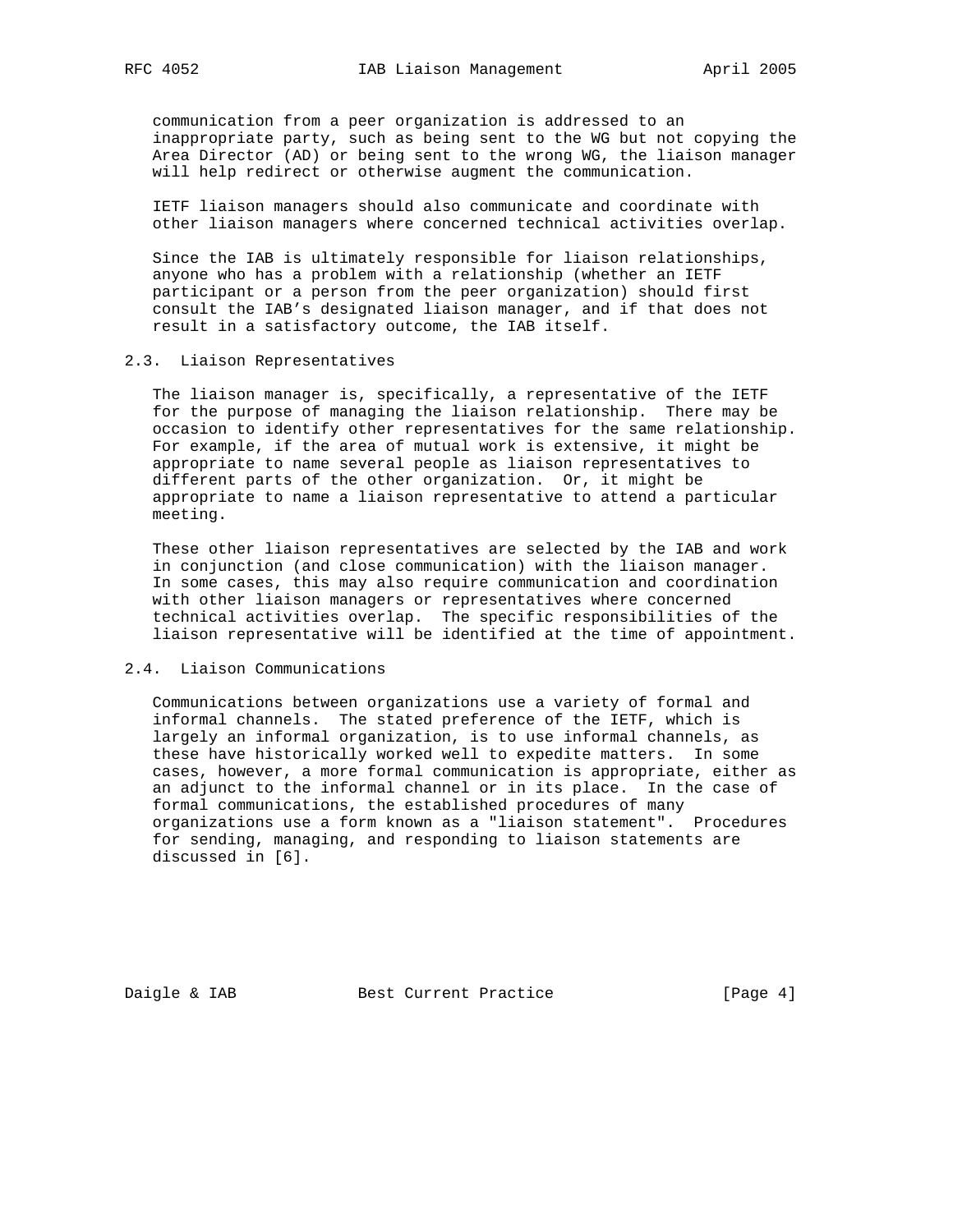3. Summary of IETF Liaison Manager Responsibilities

 While the requirements will certainly vary depending on the nature of the peer organization and the type of joint work being undertaken, the general expectations of a liaison manager appointed by the IAB are as follows:

- o Attend relevant meetings of the peer organization as needed and report back to the appropriate IETF organization any material updates.
- o Carry any messages from the IETF to the peer organization, when specifically instructed. Generally, these communications "represent the IETF", and therefore due care and consensus must be applied in their construction.
- o Prepare occasional updates. The target of these updates (e.g., the IAB, an AD, a WG) will generally be identified upon appointment.
- o Oversee delivery of liaison statements addressed to the IETF, ensuring that they reach the appropriate destination within the IETF, and ensure that relevant responses from the IETF are created and sent in a timely fashion.
- o Work with the other organization to ensure that the IETF's liaison statements are appropriately directed and responded to in a timely fashion.
- o Communicate and coordinate with other IETF liaison managers and representatives where concerned technical activities overlap.

Daigle & IAB Best Current Practice [Page 5]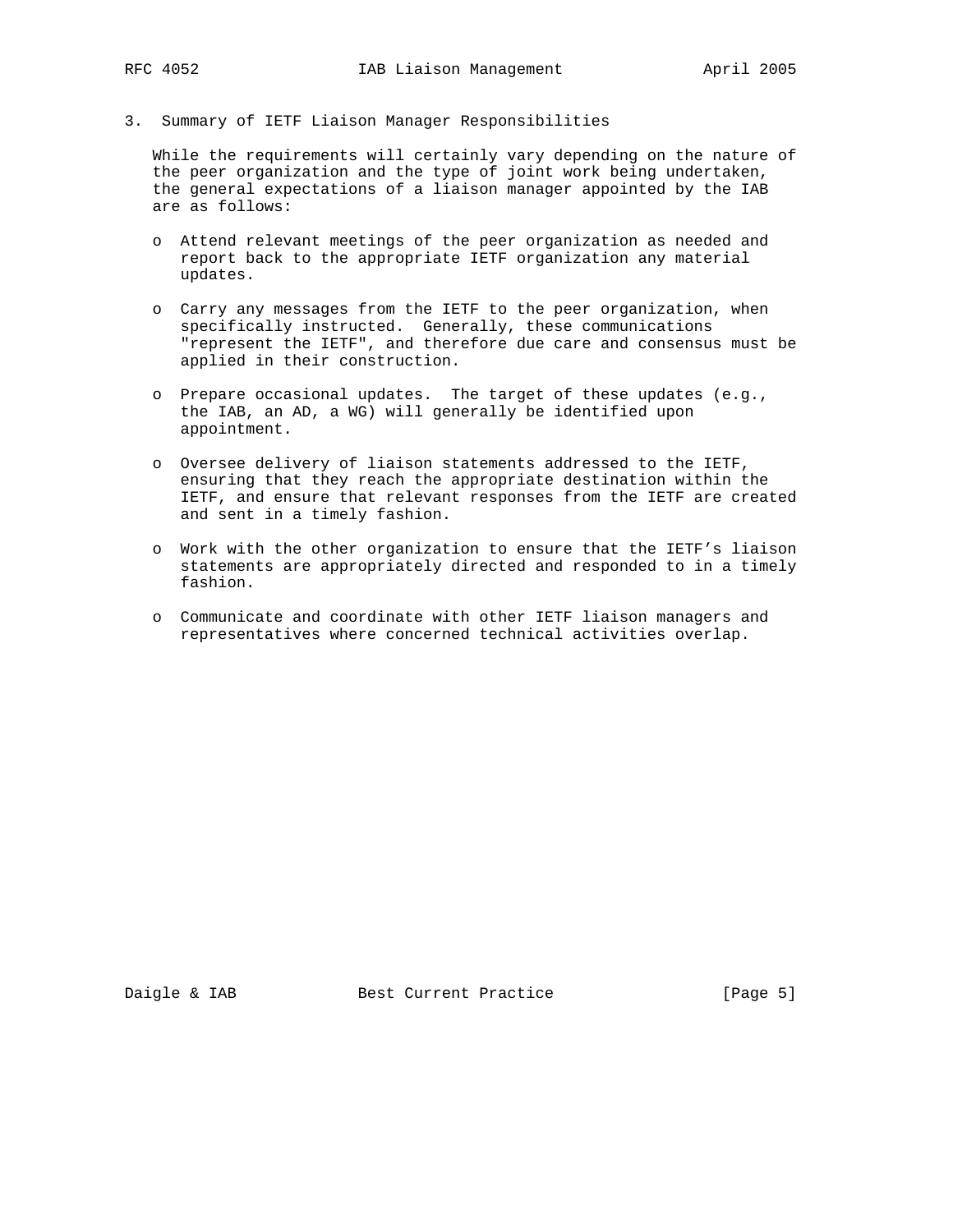4. Approval and Transmission of Liaison Statements

 It is important that appropriate leadership review be made of proposed IETF liaison statements and that those writing such statements, who claim to be speaking on behalf of IETF, are truly representing IETF views.

 All outgoing liaison statements will be copied to IETF Secretariat using procedures defined in [6] or its successors.

 For a liaison statement generated on behalf of an IETF WG, the WG chair(s) must create a statement based on appropriate discussions within the WG to ensure working group consensus for the position(s) presented. The chair(s) must have generated or must agree with the sending of the liaison statement, and must advise the  $AD(s)$  that the liaison statement has been sent by copying the appropriate ADs on the message.

 For a liaison statement generated on behalf of an IETF Area, the AD(s) must have generated or must agree with the sending of the liaison statement. If the liaison statement is not sent by the ADs, then their agreement must be obtained in advance and confirmed by copying the ADs on the message.

 For a liaison statement generated on behalf of the IETF as a whole, the IETF Chair must have generated or must agree with the sending of the liaison statement. If the liaison statement is not sent by the IETF Chair, then his or her agreement must be obtained in advance and confirmed by copying the IETF Chair on the message.

 For a liaison statement generated by the IAB, the IAB Chair must have generated or must agree with the sending of the liaison statement. If the liaison statement is not sent by the IAB Chair, then his or her agreement must be obtained in advance and confirmed by copying the IAB Chair on the message.

 In cases where prior agreement was not obtained as outlined above, and the designated authority (AD, IETF Chair, or IAB Chair) in fact does not agree with the message, the designated authority will work with the liaison manager to follow up as appropriate, including emitting a revised liaison statement if necessary. Clearly, this is a situation best avoided by assuring appropriate agreement in advance of sending the liaison message.

5. Security Considerations

The security of the Internet is not threatened by these procedures.

Daigle & IAB Best Current Practice [Page 6]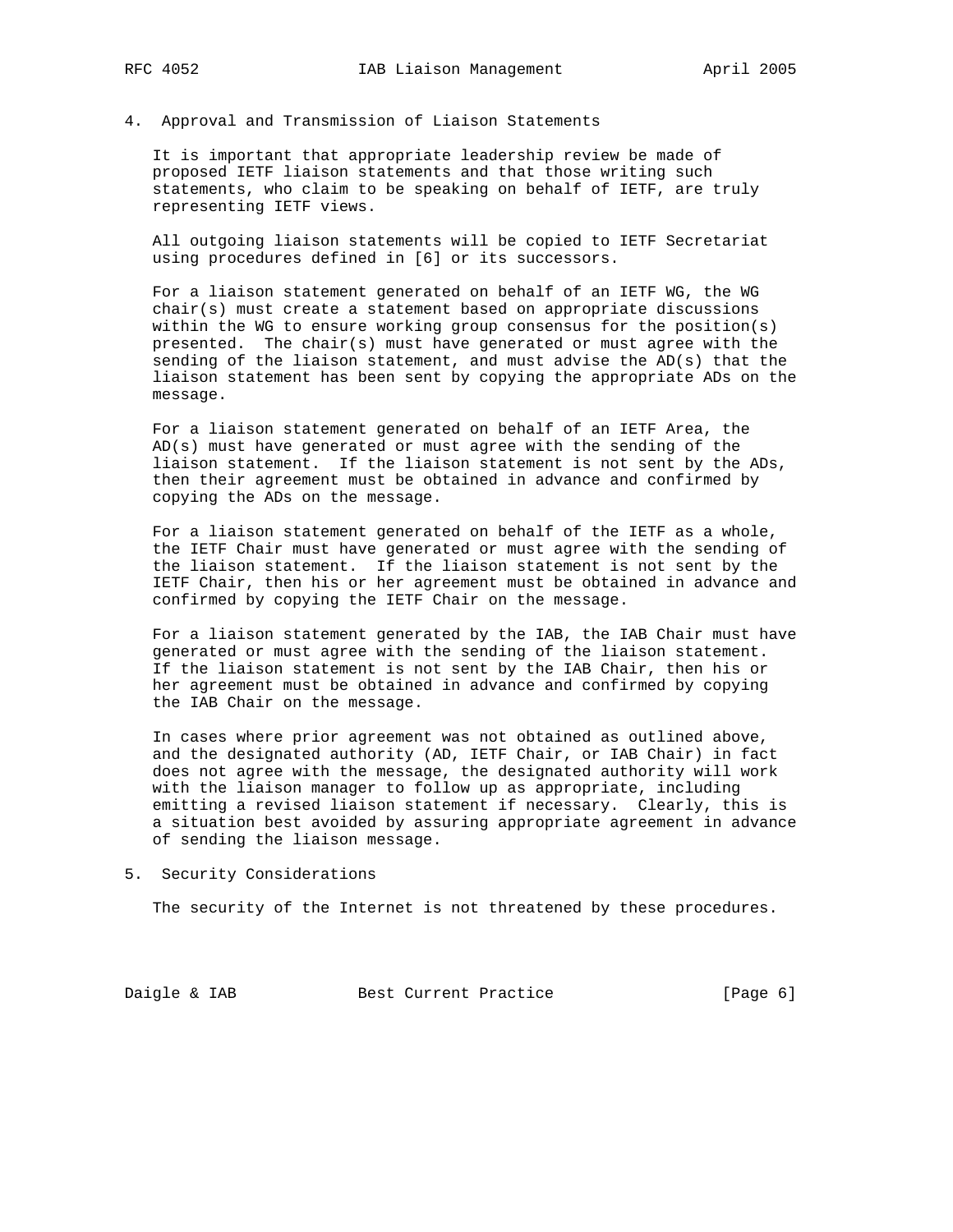## 6. Acknowledgements

 This document was developed as part of a conversation regarding the management of [6], and the authors of that document contributed significantly to it. Also, this version of the document has been improved over its predecessor by several suggestions from Stephen J. Trowbridge, Peter Saint-Andre, Michael Patton, Bert Wijnen, Fred Baker, Scott Bradner, Scott Brim, Avri Doria, Allison Mankin, Thomas Narten, Russ Housley and Dan Romasanu.

Members of the IAB at the time of approval of this document were:

 Bernard Aboba Harald Alvestrand (IETF chair) Rob Austein Leslie Daigle (IAB chair) Patrik Faltstrom Sally Floyd Jun-ichiro Itojun Hagino Mark Handley Bob Hinden Geoff Huston (IAB Executive Director) Eric Rescorla Pete Resnick Jonathan Rosenberg

Daigle & IAB Best Current Practice [Page 7]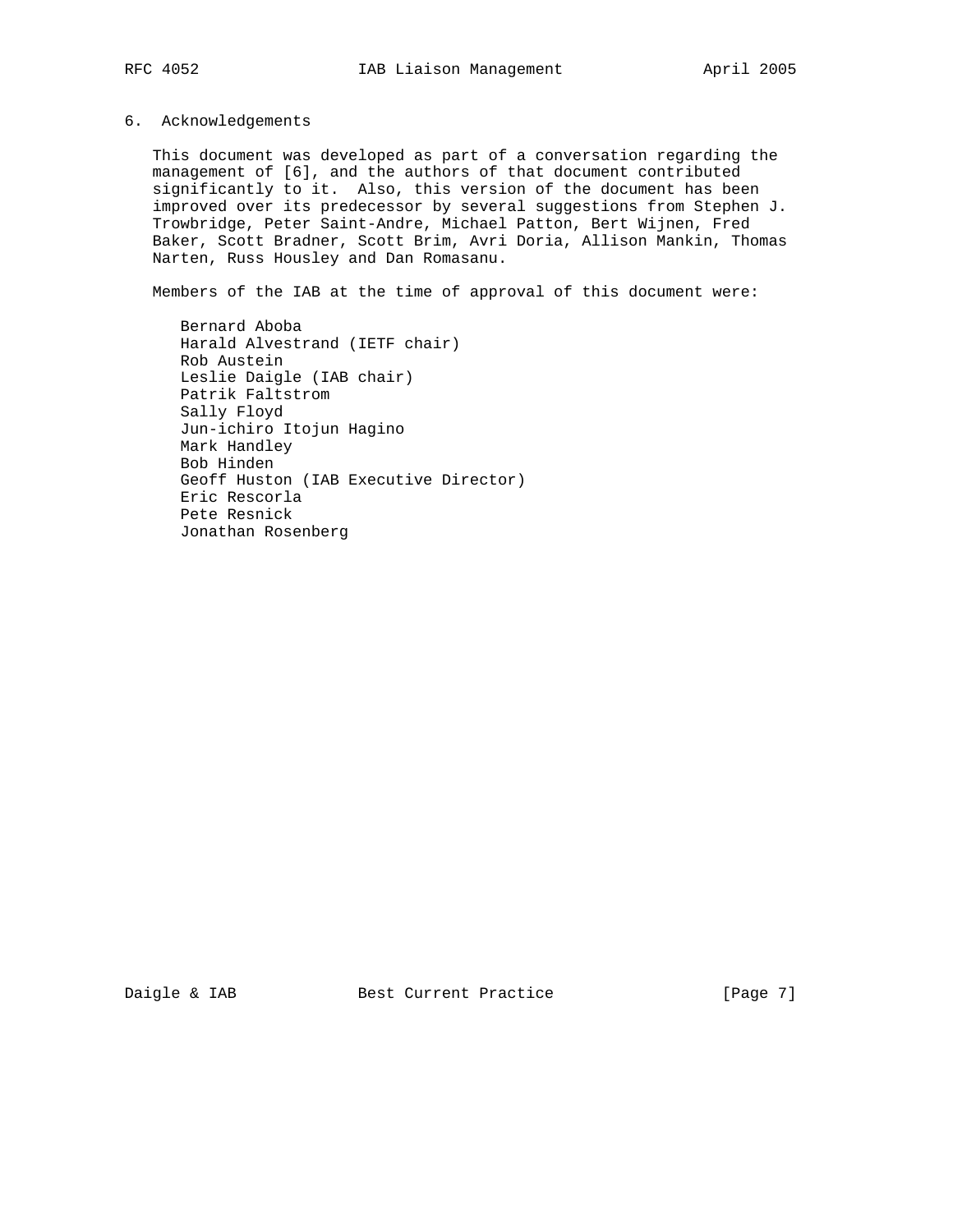# 7. References

- 7.1. Normative References
	- [1] Bradner, S., "The Internet Standards Process -- Revision 3", BCP 09, RFC 2026, October 1996.
	- [2] Internet Architecture Board and B. Carpenter, "Charter of the Internet Architecture Board (IAB)", BCP 39, RFC 2850, May 2000.
- 7.2. Informative References
	- [3] Rosenbrock, K., Sanmugam, R., Bradner, S., and J. Klensin, "3GPP-IETF Standardization Collaboration", RFC 3113, June 2001.
	- [4] Bradner, S., Calhoun, P., Cuschieri, H., Dennett, S., Flynn, G., Lipford, M., and M. McPheters, "3GPP2-IETF Standardization Collaboration", RFC 3131, June 2001.
	- [5] Fishman, G. and S. Bradner, "Internet Engineering Task Force and International Telecommunication Union - Telecommunications Standardization Sector Collaboration Guidelines", RFC 3356, August 2002.
	- [6] Trowbridge, S., Bradner, S., and F. Baker, "Procedure for Handling Liaison Statements Between Standards Bodies", June 2004.

Authors' Addresses

 Leslie Daigle Editor

 Internet Architecture Board IAB

EMail: iab@iab.org

Daigle & IAB Best Current Practice [Page 8]